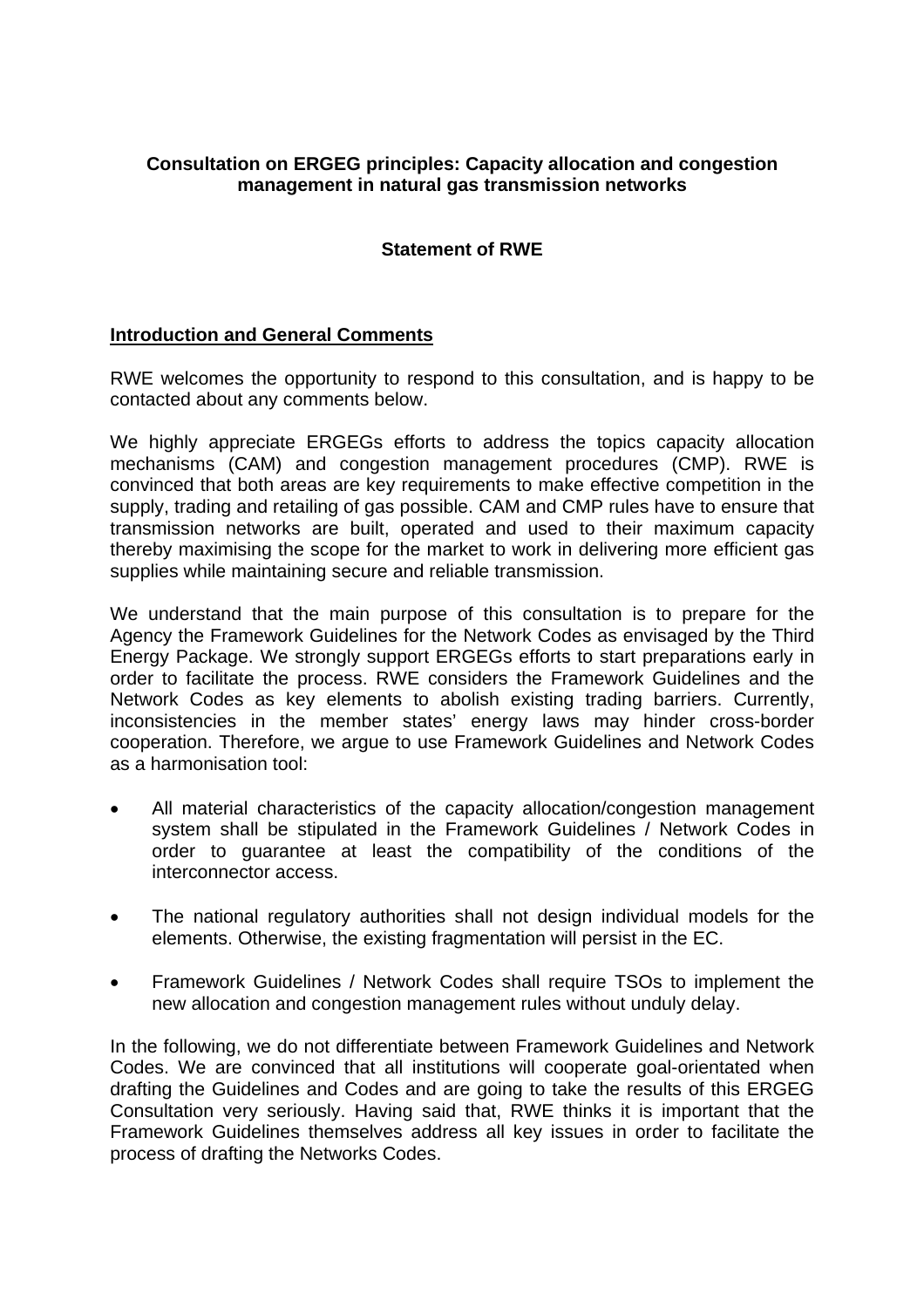With regard to content, we think the following principles are suited best to improve capacity utilisation in order to advance cross-border trade:

• TSO shall provide full technical capacity.

-

- TSOs shall provide financially firm capacity as a standard product.
- In the future, interruptible capacity should rather be an exception than standard. It may still be offered e.g. to customers who have no need for firm capacity – typical example is the filling of storages.
- TSOs shall auction capacity at a market clearing price and TSOs should have the chance to actively participate in the secondary capacity market (eg, as an option in managing outages or unforeseen capacity reductions).
- Regulators should provide TSOs with appropriate incentives and secure the removal of regulatory constraints – to allow TSOs to maximise the sale of financial firm capacity and to compensate them appropriately for any commercial risks taken in the provision of a commercial, economically optimal transportation service.
- Any surplus capacity revenues over and above regulated tariff rates should be separately accounted for by the TSO and, in order of priority, should be used to guarantee the firmness of existing capacity and to manage the associated risks, to make efficient investments in reinforcing and expanding capacity and to reduce final domestic transportation tariffs.
- The "Use It or Sell It" principle shall be applied to avoid capacity hoarding. Capacity which is not nominated (minus a certain renomination reserve, if applicable) shall be auctioned by the TSO on a day-ahead basis. The unnominated capacity owner shall receive the proceeds of the auctioning, however not more than the price payable according to regulated tariffs. All capacities have to be nominated.
- National Regulators shall cooperate intensively to ensure efficient cross-border trade and efficient and at least compatible network access.
- CAM and CMP should not unduly affect negatively valid existing capacity contracts. The ability to conclude legally certain long-term capacity contracts is crucial to underwriting future investments in gas supply and ultimately security.

## *1. Do you agree with the problems that ERGEG has identified with capacity allocation and congestion management? Are there other aspects that should be taken into account?*

We share the key elements of ERGEG's analysis of the current situation: We agree that regulatory obstacles to cross-border gas flows remain a major barrier to market integration at an European level. The current system does not ensure in all relevant cases that all technical available capacity is utilized according to the market demand.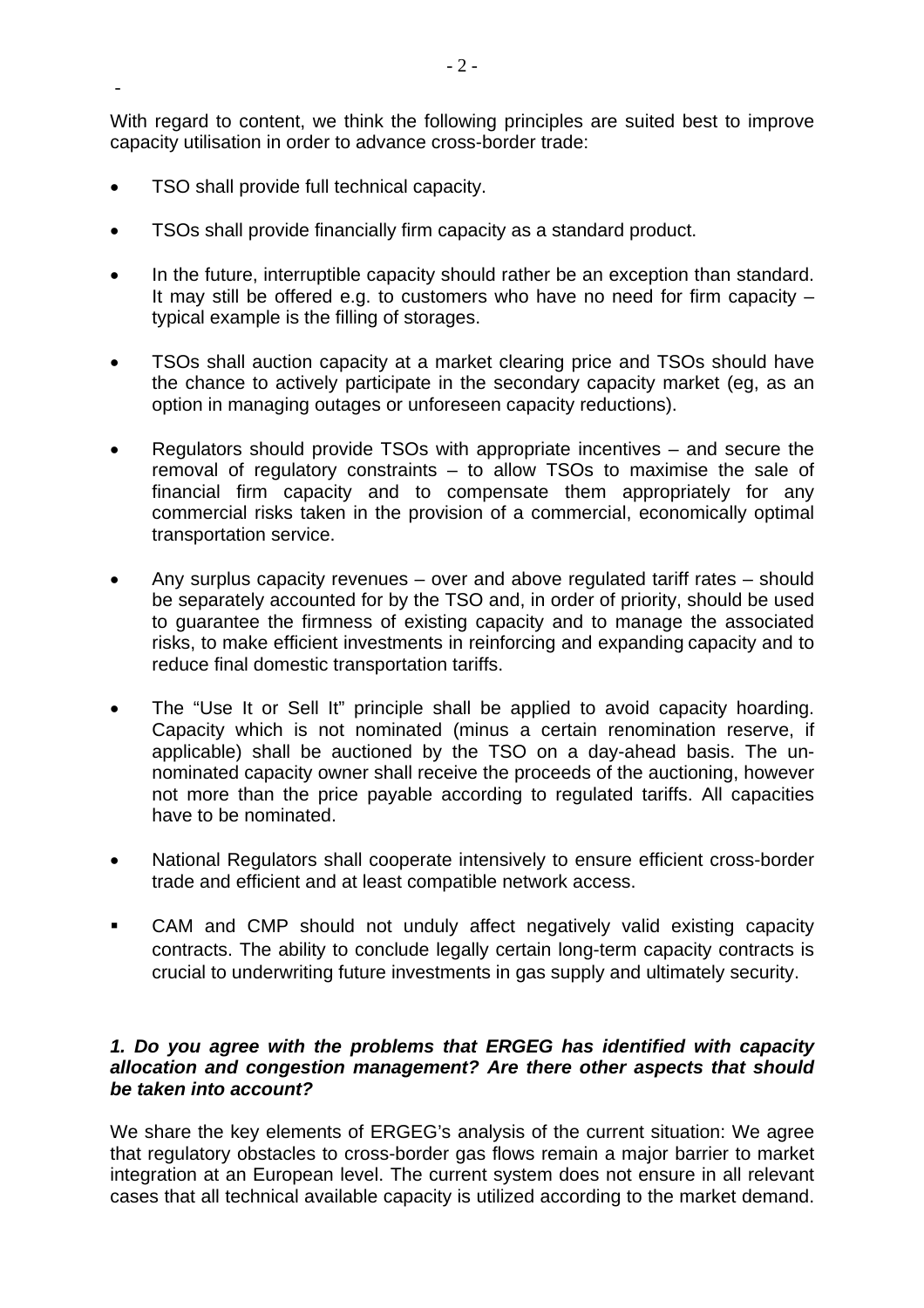Even though CAM and CMP cannot be a substitute for the necessary system enhancement, it can be an important step to improve the situation by increasing capacity utilisation.

### *2. The scope of ERGEG's principles and of the derived proposals covers bringing capacity to the market where there is currently contractual congestion. Do you agree with this approach?*

We agree that improving capacity utilisation is an important instrument to address the problem of contractual congestion in gas transportation. However, it has to be complemented by swift and consistent efforts to increase the physical capacity by network extension. The European CAM/CMP initiative may not be used as an excuse to delay the necessary physical network extension where there are substantial deficits in the interconnector capacity. CAM and CMP are no panacea.

#### *3. In principle, European regulators consider FCFS allocation potentially discriminatory. Do you share this view? What do you think about the proposed mechanisms (OSP) with subsequent pro-rata allocation or auctioning)?*

RWE agrees that FCFS allocation has not proven to be an appropriate, market based approach to address congestion.

Therefore, for **congested interconnectors,** at least, we propose an **auctioning** of capacity rights with a market clearing price. The lowest successful bid shall set the price for all shippers in order to provide for equal treatment. Auctioning assures that the capacity is allocated in a transparent, non-discriminatory, and economically efficient way, providing that the capacity rights are used to create the highest economic benefit. In addition, auctioning gives network operators a clear economic signal for the efficiency of network extension measures. Long-term high prices (in comparison to the regulated tariffs) suggest that there is a demand for additional capacity.

We do not consider the OSP approach useful. It means that shippers have to wait for the relevant booking period to come before they are able to book capacity. This delay is unnecessary where there is no congestion. For entry/exit points where the regulator has found no congestion according to G.1.1 there is no need to force all system users in a uniform open subscription period. Flexible bookings of capacity rights for a period of ten years in the future should be possible. A pro-rata allocation is problematic. It means that traders requesting the highest amount of capacity will succeed. Random results are the consequence.

## *4. In your view, what is the future importance of the proposed capacity products (firm, interruptible, and bundled) and of the proposed contract duration (intra-day up to multi-annual)?*

TSOs shall offer (**financially**) **firm capacity** as the standard product.

**Interruptible capacity** should be used as an optimisation tool in limited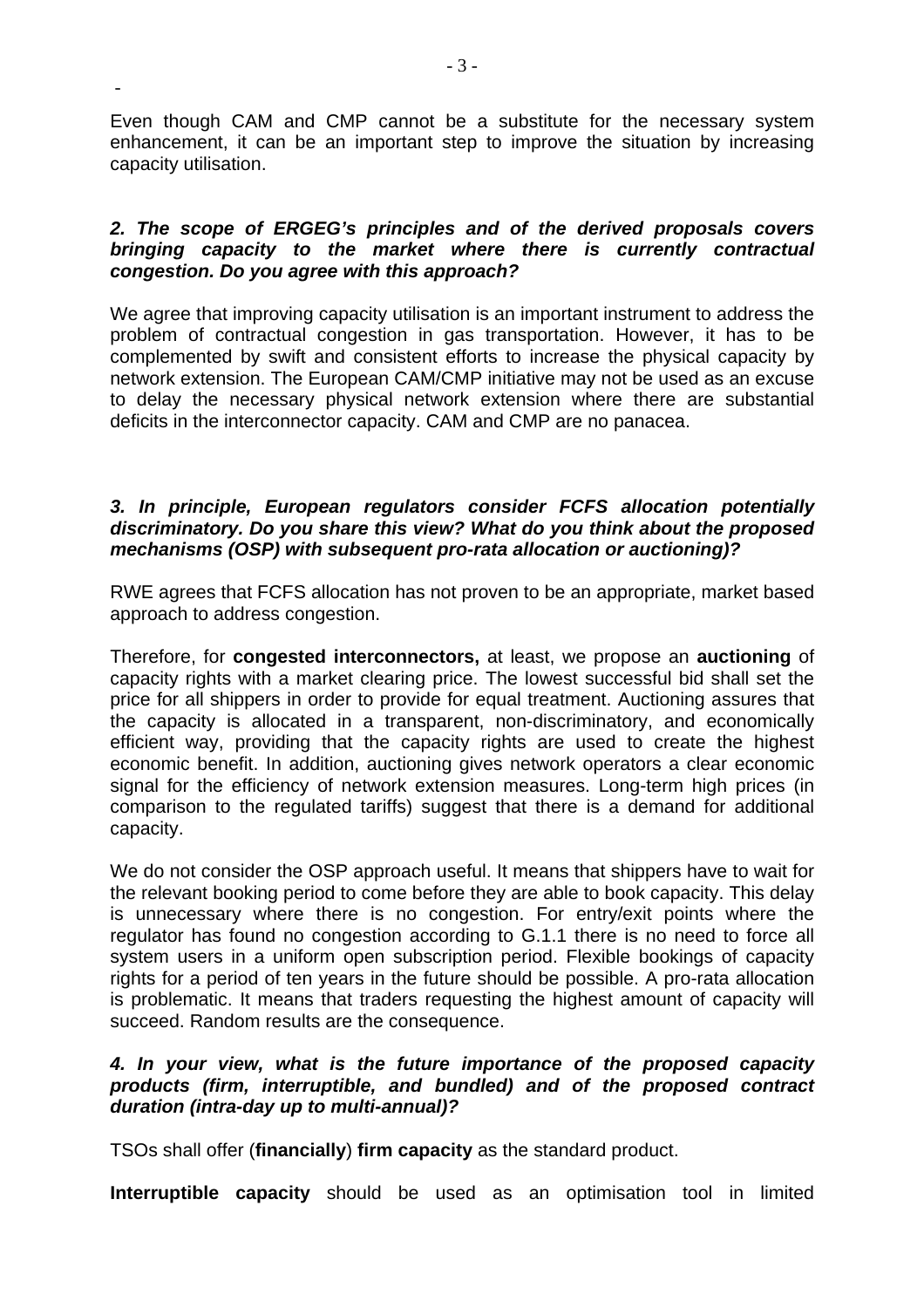circumstances. The provision and sale of interruptible capacity should be the exception rather than the rule. Allowing system operators to sell capacity as interruptible to a larger extent inevitably undermines the ability to completely hedge the full volume of expected gas flows.

For TSOs incentives have to be set to operate, maintain and construct an efficient system. System operators should therefore sell a maximum of the capacity as forward firm capacity. At the margins around the firm capacity, however, it may occasionally be useful to offer an interruptible product, e.g., if capacity becomes unexpectedly available.

Risks should ultimately lie with the party best placed to manage that risk. If TSOs are considered to be best placed to manage the corresponding risks, regulators have to guarantee that the regulatory framework wil provide TSOs with full financial compensation and appropriate incentives to maximise the provision of financially firm capacity.

Historically, the "firmness" of capacity has been considered a largely physical concept, effectively translating into a guarantee that physical capacity will be available at all times. This approach has led to the underprovision of capacity as system operators seek to avoid the risk of having to interrupt firm capacity by reducing the volumes sold.

However, efficient hedging does not require such a "physical" guarantee providing that financial compensation is paid to "make good" any failure to provide transmission. **Compensation payments** should be based on the opportunity cost of the failure to deliver, e.g., the difference between the spot prices of the export and import markets in the case of cross-border capacity. That also explains why liquid commodity market places in both markets are necessary prerequisites for offering firm capacity products. Full financial compensation for this risks has to be guaranteed by adopting regulatory framework and has to be accepted by NRA.

TSOs shall adopt all commercial measures making additional contractual capacity available as long as the costs are below the expenditures for a physical upgrading. The available commercial means should be matched against the costs of a physical network extension. For example, **flow commitments** are an efficient tool to improve capacity utilisation. If available in the market TSOs should use flow commitments to offer firm **backhaul** capacity according to demand if technically possible and economically reasonable. In cases where system operators can foresee that capacity will be lower than expected they can also offer capacity from market participants at prevailing market rates in the secondary market (it has to be considered, how market participants can be forced or incentified to give back the spare capacity – "use-it-orsell-it" or "use-it-or-get paid" principles). Costs shall be borne by the system users.

TSOs shall not be prevented from selling interruptible **"stand by" capacity** *in addition to the full projected capacity* for users which have no need for firm capacity (e.g. to fill a gas storage facility over time) at a discounted tariff. However, the Framework Guideline/Network Guidelines shall still provide that TSOs are nevertheless adequately incentivized to maximise the forward offers of financially firm capacity.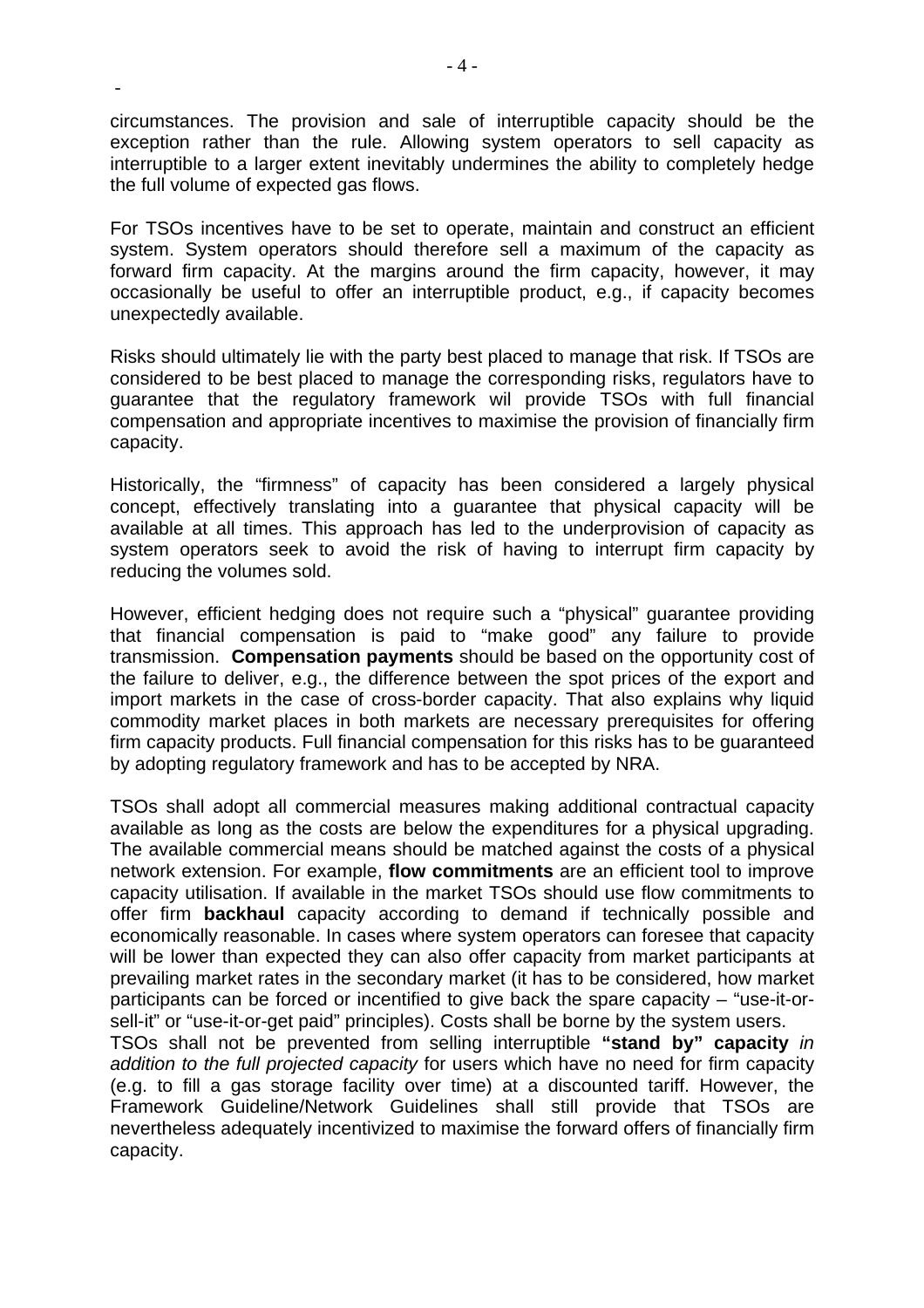We think that **bundled products** are a key element for a new capacity allocation system. Therefore, cross-border capacity should be offered for all interconnectors as combined entry-exit rights to the neighbouring countries or regional hubs. Framework Guidelines/Network Codes shall oblige national regulatory authorities in all countries to implement bundled products within a certain timeframe.

At the same time, TSOs shall continue to offer **separate entry/exit** rights for the interconnection points. This is e.g. necessary if the network points are not used for cross border shipping. The performance of certain commodity contracts requires that separate entry/exit rights are available.

In any case, TSOs and regulators have to ensure that capacity allocation match. Marketing of **intraday day capacity** is important to improve capacity utilisation and prevent capacity hoarding. There Framework Guidelines/Network Codes shall bindingly require that whatever capacity is available should be offered to the market as short-term capacity. We can see no economic justification for keeping unused capacity away from the market.

We consider **consultations** with market participants crucial when deciding about the (term of) capacity products offered. The demand of system users should decide what capacity products are offered. Based on the consultations, system operators should aim to provide sufficient liquidity to the forward transmission markets to facilitate efficient hedging of transmission risks and to facilitate effective competition within and between market hubs. The operators of adjacent system should jointly consult the market participants on their capacity demand on an interconnector. A range of standard term products shall always be offered.

No uniform predefined range for **short term** capacity (G.2.2) shall apply for all network points as market needs do differ considerably. At network points where gas is imported based on long term contracts only, there is typically no demand for short term capacity products. Only newly-available capacity shall be used to introduce new short term capacity. Existing long term capacity contracts must not be constrained.

In striking an appropriate balance between long-term and short-term sales, regulators should aim to provide **sufficient liquidity** to the forward transmission markets to facilitate efficient hedging of transmission risks and to facilitate effective competition within and between market hubs. Although this will require a degree of judgement by regulators in consultation with market participants, they should weight sales in favour of long-term sales to avoid unduly constraining the secondary market in rights; it is considerably easier to break down long-term capacity into smaller, short-term chunks than it is to synthesise long-term capacity from the expected future release of uncertain volumes of short-term capacity.

We do not agree that the offer and use of separate capacity for transit purposes shall be avoided. We are of the opinion that **transit capacity** is indispensable for transmission systems with a high transit use. These transmission systems are specially designed for the transit use. It was not build to give transit gas access to all national exit points. Therefore, TSOs typically will have to significantly reduce the contractual available transit capacity in order to allow unlimited access to any exit point - even if transit users usually have no demand for access to non-transit exit points.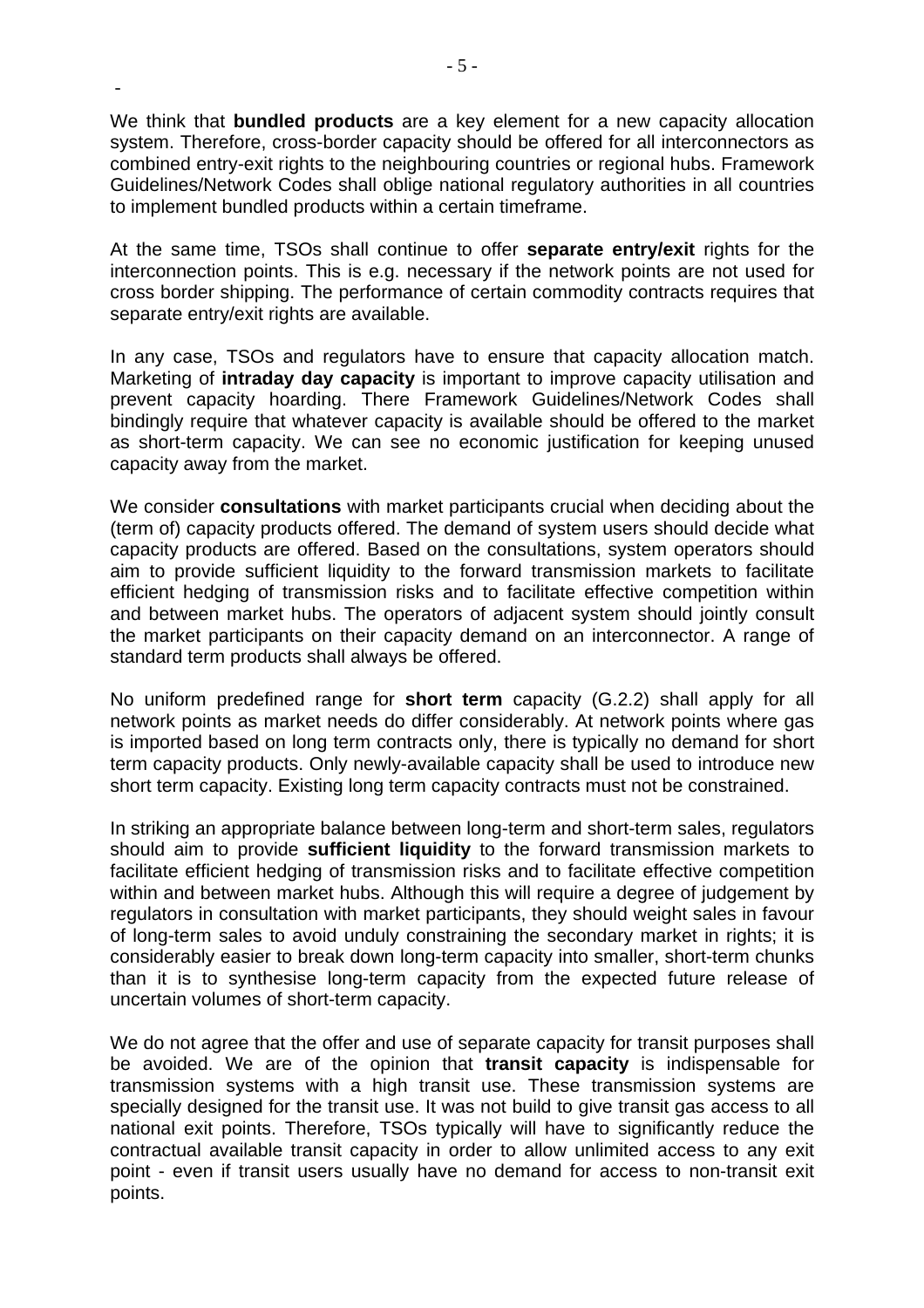However, we point out that maximizing capacities and firmness of capacities can only become reality if regulators implement well balanced approach of changes and risks for TSOs. Disincentivising TSOs, like missing cost recovery mechanism, will not lead to the mechanism which are needed for the development of liquid energy markets. We therefore fully share the ERGEG-Paper "Firmness of nominated capacities" (E08- EFG-29-05, 15.07.2008), in particular paragraphs 59, 60 and 63.

# *5. What is the role of secondary capacity trading?*

-

An active secondary market in the capacity rights is essential to realign capacity rights between users over time and to ensure the optimal use of the transmission network. System operators must facilitate this process by ensuring that contractual rights to capacity can be transferred freely between market participants in the secondary market. The Framework Guidelines/Network Codes should ensure that capacity rights are freely tradable in a secondary market. An active secondary market in the capacity rights is therefore essential to realign capacity rights between users over time and to ensure the optimal use of the transmission network. System operators must facilitate this process by ensuring that contractual rights to capacity can be transferred freely between market participants in the secondary market.

National regulatory authorities should not be entitled to decide that secondary capacity shall not be allocated before primary capacity is fully subscribed. Capacity holders must be entitled to transfer their position at will if they cannot or do not want to use their capacity rights. We can see no justification for a restriction of the capacity holder's freedom of contract.

The transfer of the right to use the capacity shall not require a transfer of the payment obligations from the original purchaser. Although contracts could potentially be novated with the consent of the system operator (as the seller of the capacity), the rights to use capacity can – and should – be capable of being transferred independently of the relevant payment and credit arrangements.

#### *6. How do you assess the proposed measures to enhance the availability of firm capacity and to improve short-term and long-term congestion management?*

We appreciate the proposed measures in general. However, we consider the approach of **financially firm** capacity essential to improve the European gas market. Financially firm transmission capacity is needed to enable market participants to hedge their portfolio of gas purchases and sales efficiently. It is no use being able to lock in a fixed prices for gas purchases and sales, if you subsequently have an open ended risk that you won't be able to deliver the gas that you have bought.

RWE agrees that **renomination** shall be limited in order to improve liquidity on the day-ahead secondary market. A renomination margin of 15 percent based on the [nominated] capacity is needed to account for the risk of suboptimal forecasts and to provide balancing gas or flow commitments to the network operator on a within day basis. In the long run, it should be considered to replace renomination possibility by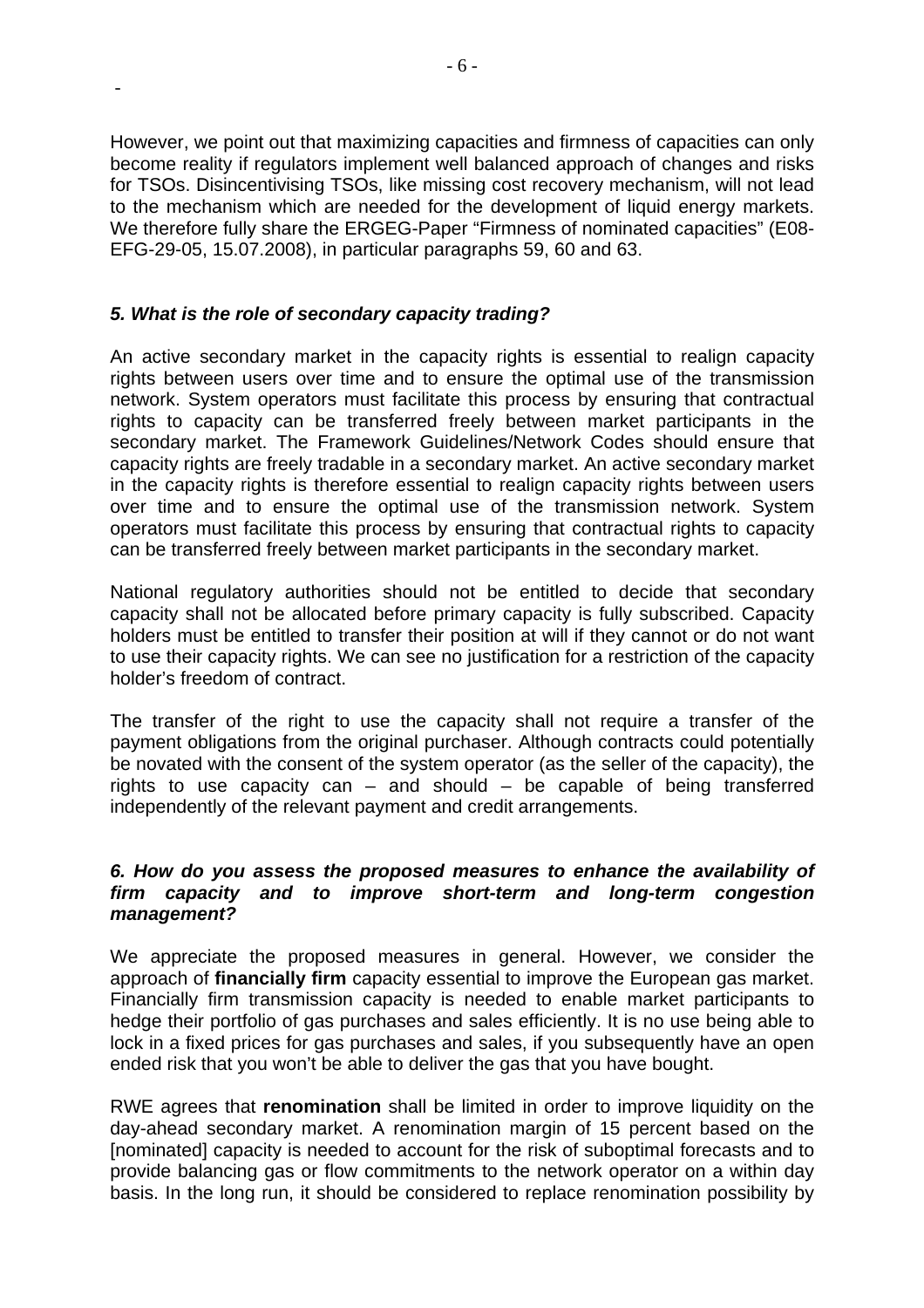liquid intraday markets. Therefore, a phase down of renomination rights as market's liquidity improves could be appropriate. Regulators should consult the market participants beforehand.

The **same rules** shall apply for all users irrespective of their market share. All systematically unused capacity shall be withdrawn and made available to other market participants. There is no reason to allow traders with a small market share wider renominations rights. The 2+2 rule seems to come to random results and is discriminatory. Small shippers are [disproportionately](http://dict.leo.org/ende?lp=ende&p=thMx..&search=disproportionately) better off than large shippers.

In general, any **costs** associated with the offering of financially firm capacity should be borne by system users as beneficiaries of liquid markets. Although it is also worth noting that financially firm capacity might generate higher revenues. Part of the costs and revenues may be allocated to the TSO in order to give incentive for an improved capacity utilisation. TSOs have to be compensated for the additional risk.

RWE advocates the "**Use It Or Sell It**" principle. We agree that anti-hoarding provisions are necessary to ensure the efficient usage of capacity and to protect against capacity holdings being used to limit competition in the underlying product market. These provisions need to be balanced against the rights of parties to receive the benefits of the rights that they have purchased. This should be addressed by imposing a deadline for usage nominations coupled with a procedure for reselling any unused (or unexpectedly available) capacity back to the market on a day-ahead market ("**Use it or sell it**"). The application of an UIOLI principle, however, where capacity holders do not gain the value of their capacity rights, is disproportionate.

Therefore, not nominated capacities shall be auctioned by the TSO on a day-ahead basis. The not nominating capacity owner shall receive the proceeds of the auctioning, limited to the price paid by him according to regulated tariffs.

## *7. What are your views on the proposals? Do they address the problems? Will they lead to more effective capacity allocation methods being developed?*

RWE considers the tools proposed by ERGEG a step in the right direction to improve capacity utilisation. The proposed measures are cross-linked, and can not be implemented isolated: e.g. a reduction in renomination requires liquid secondary capacity markets. However, we suggest more forceful measures:

- Framework Guidelines / Network Codes shall to the extent technical possible and reasonable provide for an at least compatible CAM / CMP framework for all member states.
- Financially firm capacity shall be offered as a standard product.
- The "Use It Or Sell It" principle shall be applied to avoid capacity hoarding.
- The Framework Guidelines / Network codes shall ensure that system operators are appropriately incentivised and remunerated.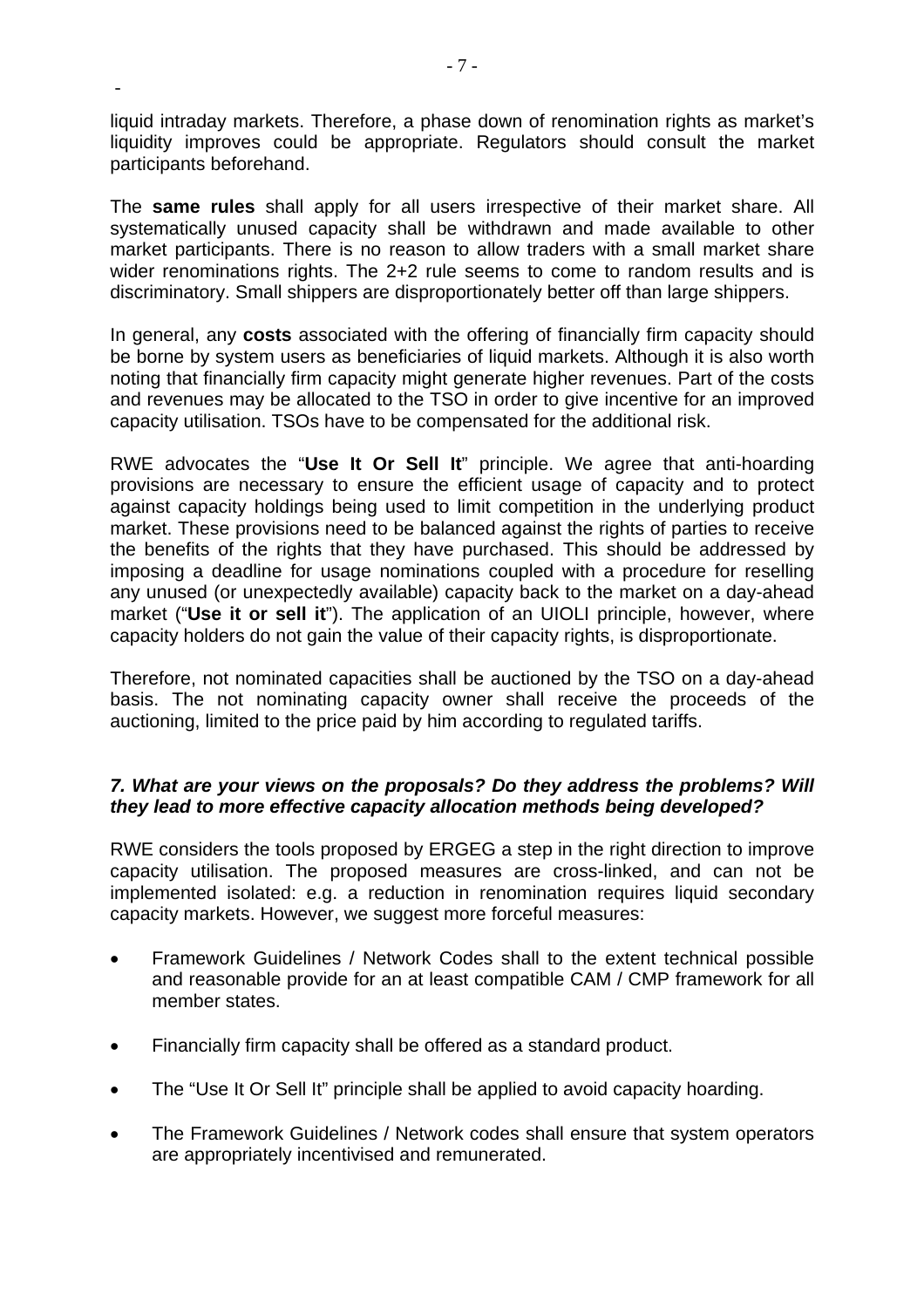- National Regulators shall cooperate intensively to ensure efficient cross-border trade and efficient network access.
- CAM and CMP may not affect negatively existing and valid capacity contracts unduly. The ability to conclude legally certain long-term capacity contracts is crucial to guarantee security of supply.

## *8. Are the needs of shippers performing supply activities properly taken into account?*

Existing capacity rights must be respected in the transition to new capacity markets. The introduction of efficient markets in gas transmission capacity rights must not abrogate or undermine existing contractual rights to use the network. Shippers rely on existing capacity contracts in order to execute their long-term (take-or-pay) gas supply contracts.

Undermining the contractual rights for past investment in transmission capacity provides a worrying and costly precedent for prospective decisions to finance and construct transmission and to acquire the corresponding rights.

In the event that historic rules and procedures are inconsistent with the desired future model, regulators should ensure an appropriate and acceptable path for reflecting the economic rights enjoyed under the historic contracts in the new arrangements.

The need to respect existing rights in order to provide regulatory stability would also clearly not override any changes to existing contractual rights resulting from agreements struck with competition or energy regulators in the course of their investigations and actions.

## *9. Are the proposed measures suitable to facilitate development of liquid gas markets?*

We highly appreciate ERGEGs efforts to address the topics capacity allocation mechanisms (CAM) and congestion management procedures (CMP). RWE is convinced that both areas are a key requirement to support possible effective competition in the supply, trading and retailing of gas. CAM and CMP rules have to ensure that transmission networks are built, operated and used to their maximum capacity thereby maximising the scope for the market to work in delivering more efficient gas supplies. [see answer to question 7]

## *10. In your view, how important are compatible booking and operational procedures between adjacent systems?*

Uniform booking and operational procedures are important. We argue for a full harmonisation of the conditions of the interconnector access. The national regulatory authorities shall not design individual models for the elements. Otherwise, the existing fragmentation will persist in the EC.

We appreciate that transportation contracts and network codes shall be aligned. However, we think it not practical to require TSOs and national regulatory authorities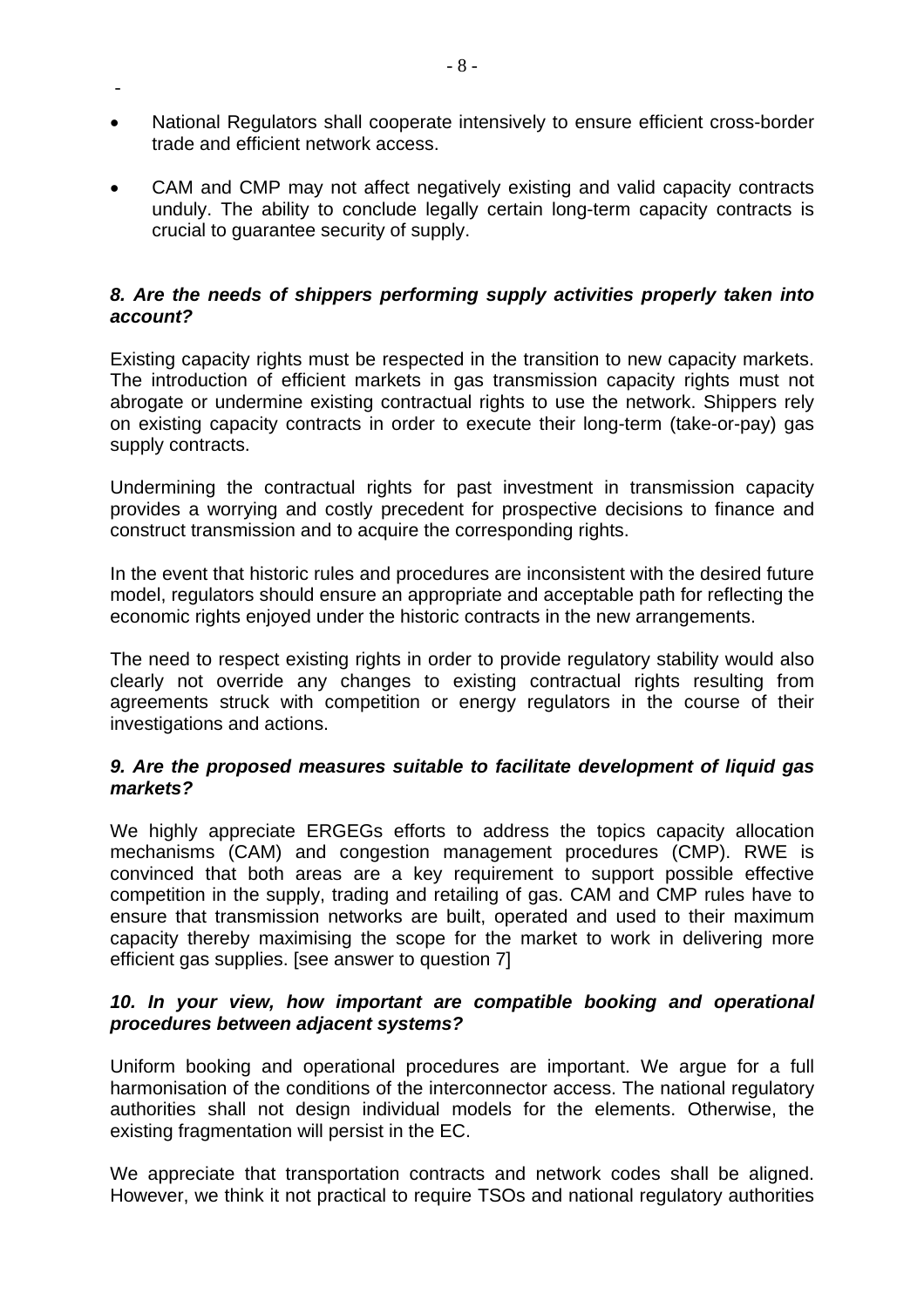to stipulate individual transportation contract and network codes for every border. The transaction costs of TSOs, network users and regulators for dealing with a multiplicity of access regimes are high:

- For example, a TSO which borders five countries has to negotiate with five TSOs and has to deal with six regulatory authorities. It has to use five different templates of transportation contracts and apply five or more different network codes. There is risk that different regimes are considered discriminatory.
- At the same time, system users might face the burden of different contracts and network codes at every interconnection point.
- Regulators have to negotiate individual solutions with all neighbouring countries.

We favour a system where the Framework Guidelines/Network Codes provide for uniform rules for contract provisions and network codes for all interconnectors. Rules shall be as specific as feasible. A far reaching harmonisation will minimise the administrative efforts for TSOs, system users and the national regulatory authorities.

National regulatory authorities may allow exemptions from these specifications for certain interconnectors if the standard rules do not fit due to technical particularities of the interconnector or the given network configurations. Every exception needs a substantiated (technical) justification. Framework Guideline/Network Codes should describe the circumstances where exceptions are possible.

National regulatory authorities should aim for a reduction of these exemptions and require TSOs to implement the necessary measures.

## *11. Do the proposed measures increase the efficient use of the system? What aspects would you support and like to see further developed?*

We consider to additional aspects important:

-

The methods of **capacity calculation** shall be analysed on a European level to in order to maximise the contractually available technical capacity. Capacity calculations should also be flexible and dynamic. System operators should continually appraise and calculate the actual capacity on their network.

**Incentives** should be mandatory to ensure that inertia in calculating, allocating and selling capacity and to ensure the dynamic management of the network and to maximise the system operator´s ability to move gas between markets. For example, a bonus can be granted the amount of offered firm capacity is increased compared to historic values. This system has to duly take account for the structural differences and divergent capabilities of the individual grids.

Regulators should recognise that there is no single correct "capacity" figure, but a spectrum of capacities associated with an increased commercial risk of interruption and hence the need to arrange alternative deliveries and/or pay liquidated damages. In this context, even minor shifts in the balance between risks and rewards can yield significant improvements in the amount of capacity made available as the trade off